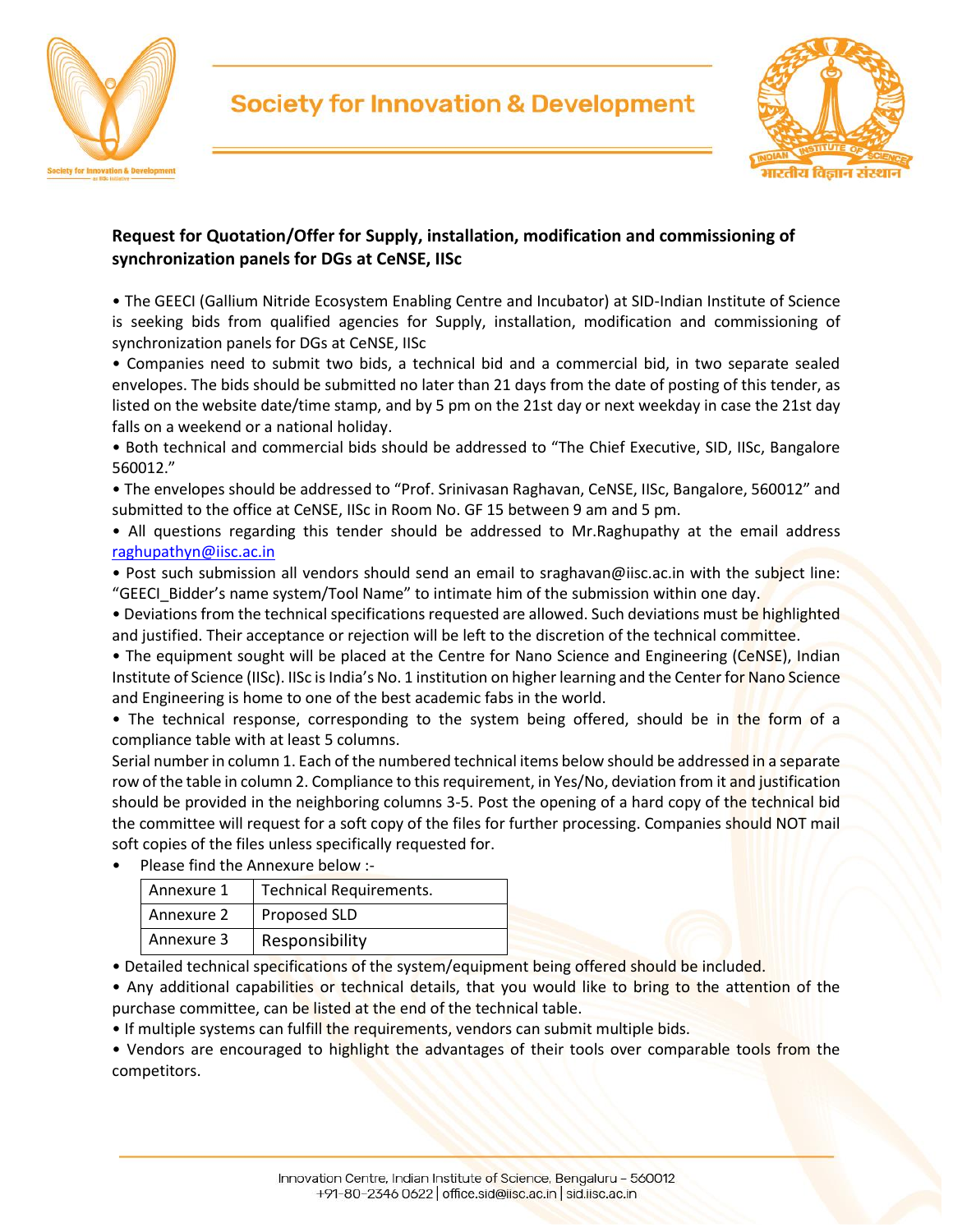



• The commercial bid should be broken up to the maximum extent possible into separate items with a cost against each to enable better comparison of price for various configurations across the bidders. As an option, please provide itemized cost for any suggested accessories/addons that may enhance the usability, capability, accuracy or reliability of the tool. Vendors are encouraged to quote for as many addons as their System/Equipment portfolio permits.

The quotes should be split into a line item indicating the base price and then each optional item should be listed separately with its pricing.

### Procedure

- Only vendors who are compliant with the technical requirements will be considered for commercial comparison. The bid is awarded to the lowest cost vendors (referred as L1).
- The vendors must do the thorough site survey for equipment locations, routing of cables, pipe line etc. And submit the SLD and electrical drawings with the technical bid.
- The commercial comparison is made as per Government of India rules, specifically GFR 2017. Note that GFR has recently been amended. As per recent edits to the GFR, there are three classes of vendors distinguished by their "local content". In the cover letter, vendors must mention which applies to them:
	- Class 1 supplier: Goods and services have a local content of equal to or more than 50%.
	- Class 2 supplier: Goods and services have a local content more than 20% but less than 50%
	- Non-local supplier: Goods and services have a local content of equal to or less than 20%
- This tender will only apply entertain Class 1 or Class 2 suppliers. Vendors must provide a self-declaration of what Class they belong to.
- In the commercial bid, please provide an itemized cost of the system and required accessories, such as ducting, cabling, panel, piping etc.,
- As an option, please provide itemized cost for any suggested accessories/add-ons that may enhance the usability, capability, accuracy or reliability of the system. Vendors are encouraged to quote for as many add-ons as their tool portfolio permits.
- The quotations should be in INR only and must include transportation cost.
- Mention GST separately. IISc will be taxed at 5%. IISc will provide the GST exemption certificate against invoice.
- Please indicate the warranty provided with the Equipment/System. Warranty of 3 years or more is required. Any exclusions or consumables must be specified in annexure.
- As an option, provide itemized cost for required spares and consumables for 2 years of operation from the time of installation.
- Clarify if periodic (preventive) maintenance be done by a trained on-site engineer or requires a specialist from the OEM.
- If maintenance requires OEM, as an additional option, provide cost of an annual maintenance contract (AMC) for 3 years, post-warranty. The AMC must cover 4 scheduled and 12 emergency visit per year. The AMC cost must also include an itemized list of spares that are essential for the scheduled visits.
- The technical proposal must include references from 5 previous installations in India. Please provide the names and contact addresses of the referees so that the committee can contact them independently.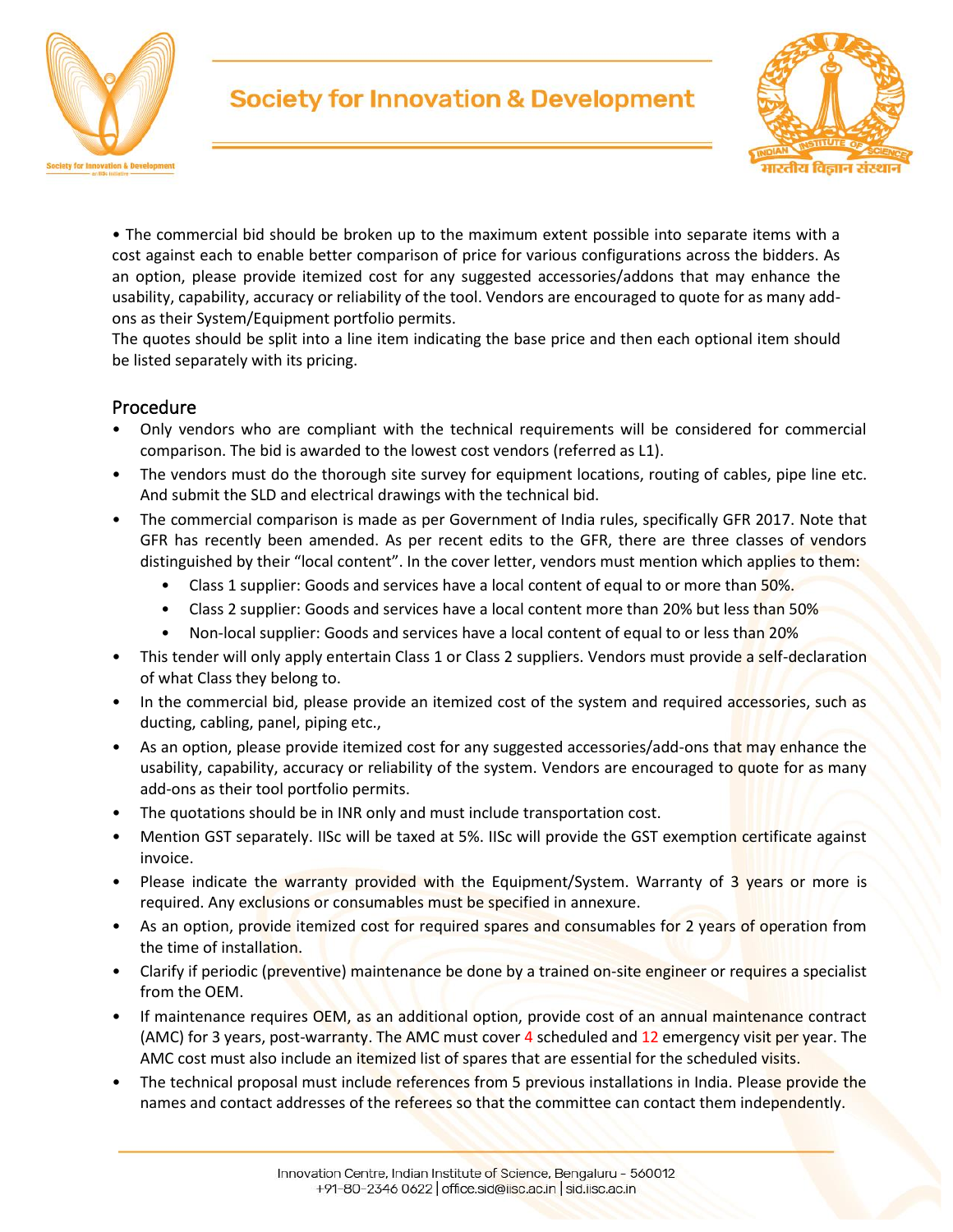



#### **Annexure-1**

| SI.         | <b>Technical Requirements</b><br><b>Description</b>                                                                                                                                                     | Qty.           |
|-------------|---------------------------------------------------------------------------------------------------------------------------------------------------------------------------------------------------------|----------------|
| No.         |                                                                                                                                                                                                         |                |
|             |                                                                                                                                                                                                         |                |
| $\mathbf 1$ | Supply of DG Incomer cum Synchronizing Panel for 1x500KVA DG &<br>1x750KVA DG set with Bus-coupler Panel.                                                                                               | 01 No.         |
|             | (Comprising of 03No's. ACB, MFM, ELR, Auto Sync Relay - Woodward<br>Easygen 2000, charger, relays, contactors, suitable rating Al. bus-bar,<br>Meters, Indicating lamps with all necessary wiring etc.) |                |
|             | Current Rating to be matched as per attached SLD Drawing                                                                                                                                                |                |
| 2           | Supply of Auto Changeover cum O/G ACB Panel                                                                                                                                                             | 01 No.         |
|             | (Comprising of 02No's. ACB, MFM, LVM, charger, relays,                                                                                                                                                  |                |
|             | contactors, suitable rating bus-bar, Meters, Indicating lamps                                                                                                                                           |                |
|             | with all necessary wiring etc)                                                                                                                                                                          |                |
|             | Current Rating to be matched as per attached SLD Drawing                                                                                                                                                |                |
| 3           | Transportation, Unloading, Installation, T & C of new Panels                                                                                                                                            | 01             |
| 4           | Supply of Q D CT, e-governor & AVR suitable for DG Set synchronizing.                                                                                                                                   | 01             |
| 5           | Fixing, T & C of QDCT, e-governor & AVR on DG Set                                                                                                                                                       | 01             |
| 6           | Supply of Power Cables -                                                                                                                                                                                |                |
| a.          | <b>KVA</b>                                                                                                                                                                                              |                |
| b.          | DG to Brkr Pnl - Aluminum Cable - 1R x 3.5C x 300sqmm                                                                                                                                                   | <b>70 Mts.</b> |
|             | Brkr PnI to O/G ACB Panel - Copper Cable 5R x 1C x 120 sqmm                                                                                                                                             | 250 Mts.       |
|             | Copper Cable 3R x 1C x 120 sqmm                                                                                                                                                                         | 150 Mts.       |
|             | <b>750KVA</b>                                                                                                                                                                                           |                |
| c.          | DG to Brkr Pnl - Aluminum Cable - 3R x 3.5C x 300sqmm                                                                                                                                                   | <b>70 Mts.</b> |
|             | Brkr PnI to O/G ACB Panel - Copper Cable 5R x 1C x 120 sqmm                                                                                                                                             | 250 Mts.       |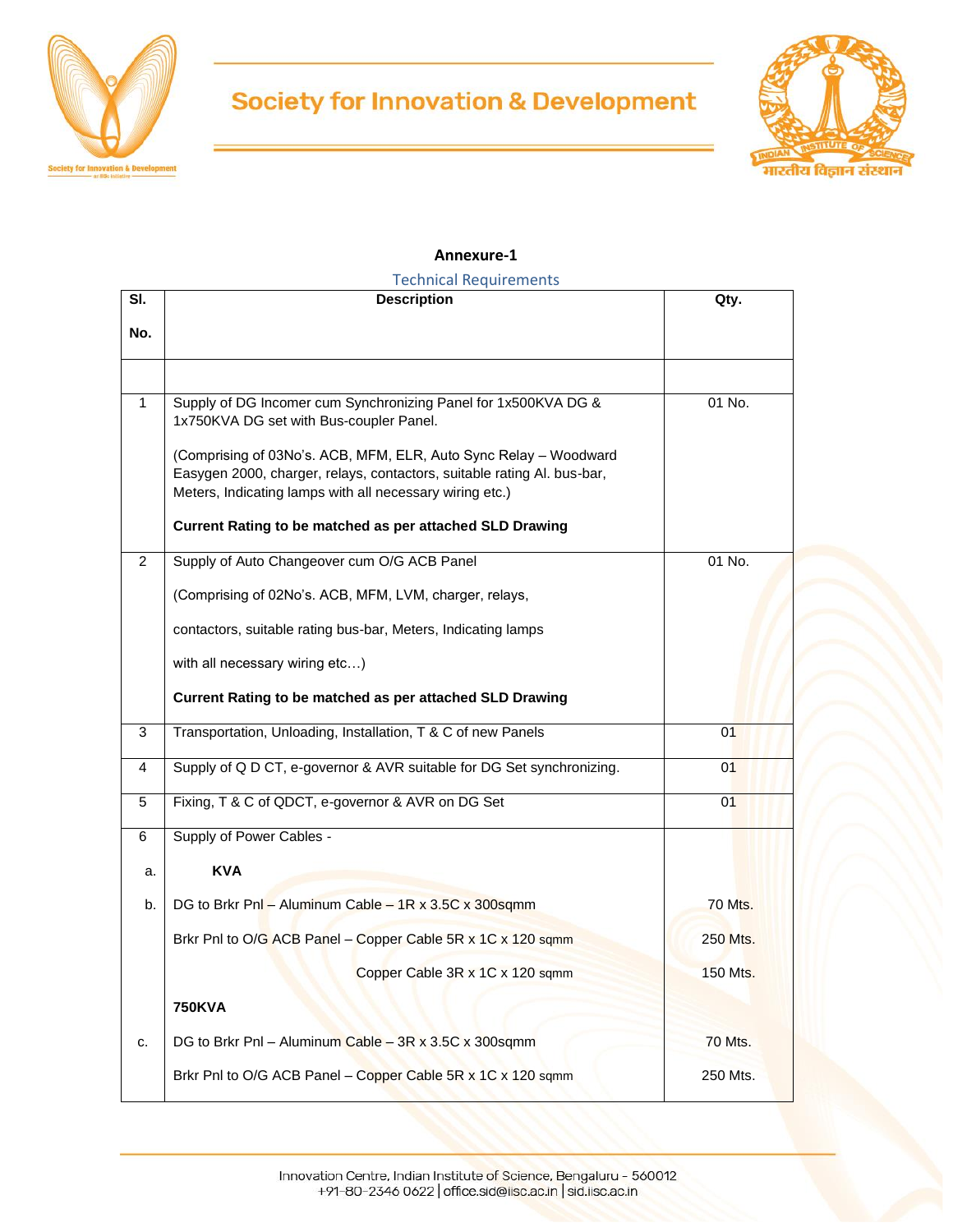



|                | Copper Cable 3R x 1C x 120 sqmm                                                                                                                                                                                           | 150 Mts. |
|----------------|---------------------------------------------------------------------------------------------------------------------------------------------------------------------------------------------------------------------------|----------|
| $\overline{7}$ | Supply of Copper Control Cable                                                                                                                                                                                            | 150 Mts. |
| 8              | Supply of tinned copper lugs.                                                                                                                                                                                             | 1 lot    |
| 9              | Chemical earthing for grounding of equipment's which is non-corrosive,<br>thermally conductive, superior fault conduction capacity, non toxic, weather<br>resistant, Using 6ft. Copper bonded rod with backfill compound. | 05 No's. |
| 10             | <b>Copper Plate</b>                                                                                                                                                                                                       | 05 No's. |
| 11             | Copper Strip (25x6)                                                                                                                                                                                                       | 60 Mts.  |
| 12             | Copper Strip (50x6)                                                                                                                                                                                                       | 35 Mts.  |
| 13             | Digging of trench, Laying of cables in trench / duct, Earth Pit excavation,<br>Earthing, chamber construction, Removing & shifting of existing cables,<br>panels, termination & connection etc                            | 01 lot   |
| 14             | Modification of existing Sync Panel by upgrading / adding additional bus-bar<br>to the existing system to meet the proposed current rating as per attached<br>SLD Drawing with all Technical Specs                        | 01 lot   |
| 15             | Modifications of distribution panel in utility building with appropriate breakers,<br>isolators and panels                                                                                                                | 01 lot   |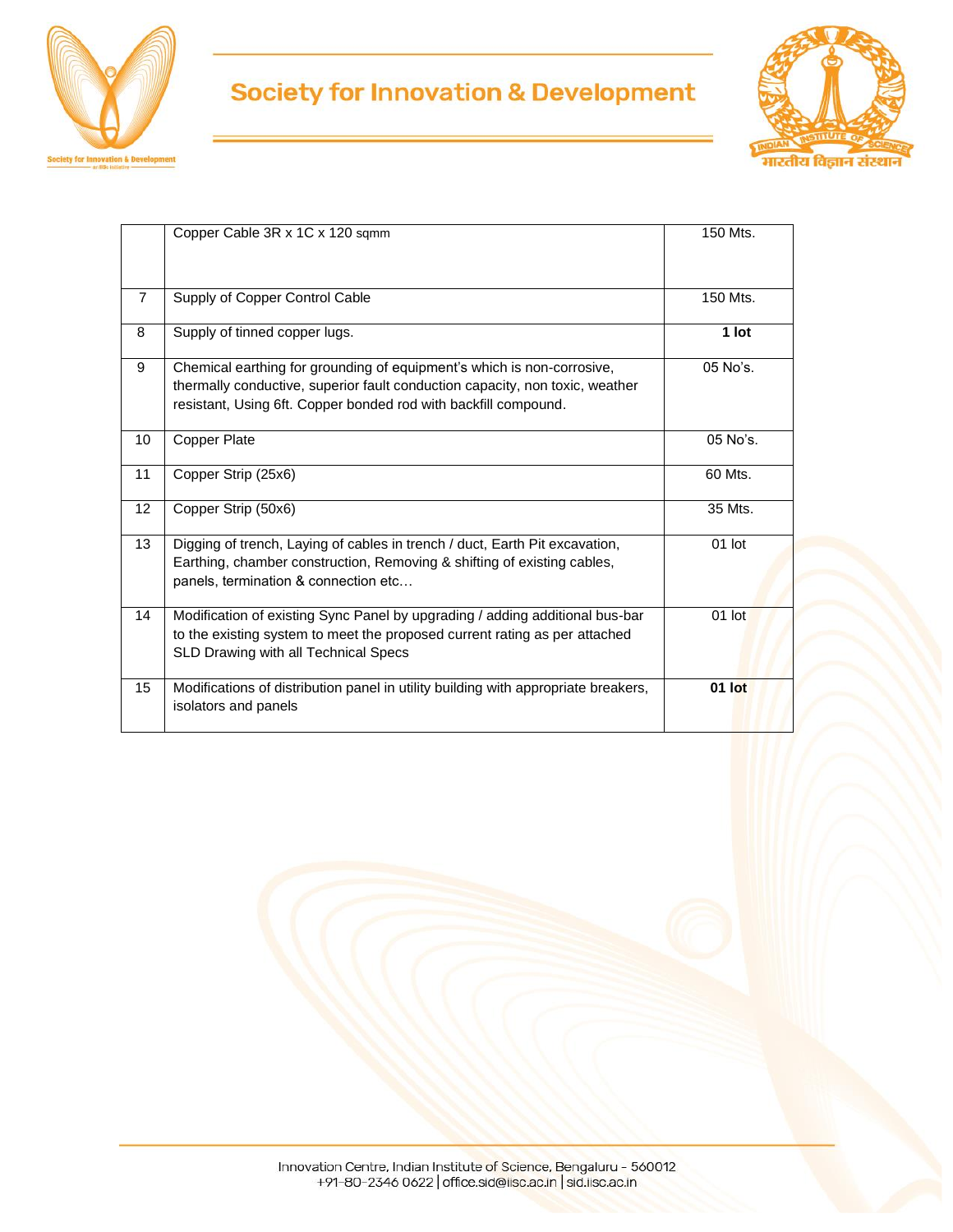